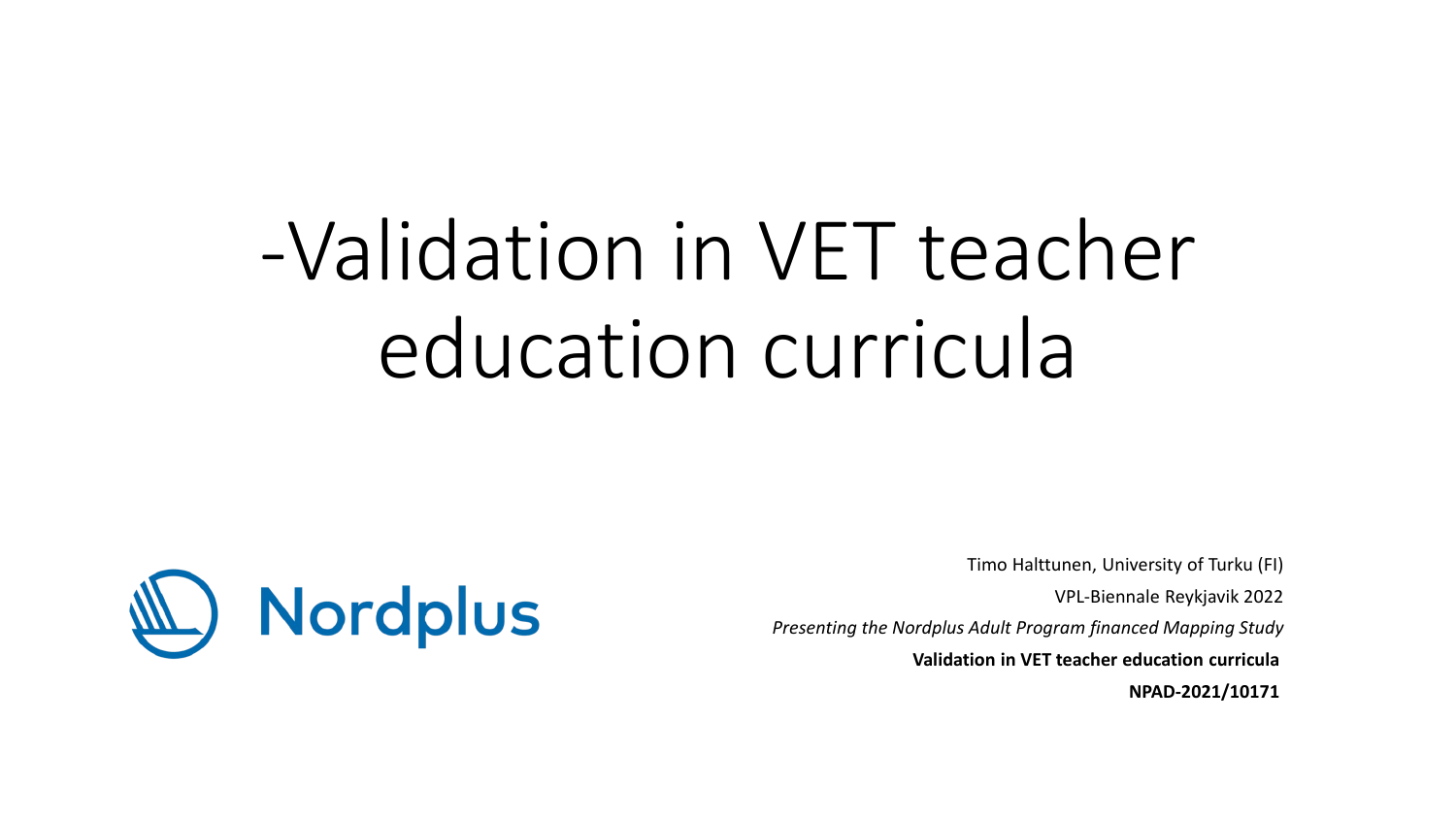#### Research team

- Per Andersson, Linköping University, Sweden
- Sanna Brauer, Oulu UAS, Finland
- Timo Halttunen, University of Turku, Finland
- Bodil Husted, VIA University College, Denmark
- Marjaana Mäkelä, Haaga-Helia UAS, Finland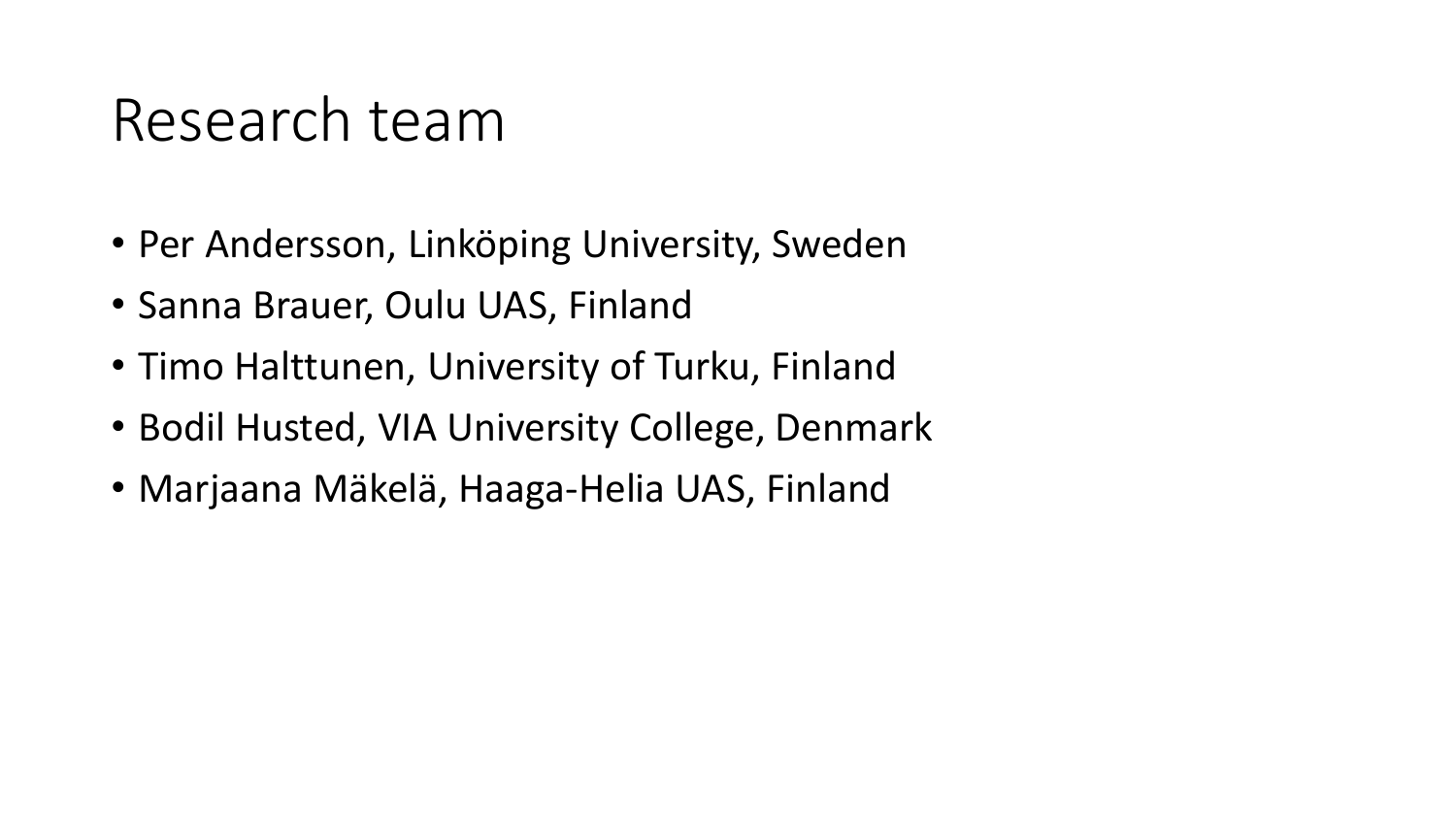# Educational Policies call for Validation Practices in Vocational Education and Training

- Global perspective: OECD (Werquin, 2010), UNESCO, Foundation European Centre for Valuation Prior Learning (EC-VPL), Biennale 2019, 2022
- European Perspective: European Union (Colardyn & Bjørnåvold, 2004), Cedefop (Cedefop 2009, 2019)
- Nordic Perspective: Nordic Council, Nordic Network of Adult Learning, NVL (Grunnet & Dahler, 2013, Nistrup et. al., 2017)
- Competence-based approach links authentic working life experiences to learning<br>occurring at an educational institution (Jonnaert et al., 2007) and promotes<br>validation of competences acquired in different contexts.
- *The Bologna Process and EU legislation are neither fully integrated into educational planning, nor are they geopolitically congruent (Davies, 2017). The discourse and terminology of competence-based orientation are heterogeneous and inconsistent, preventing the development of consistent competence validation and of process quality assurance (Brauer, 2021).*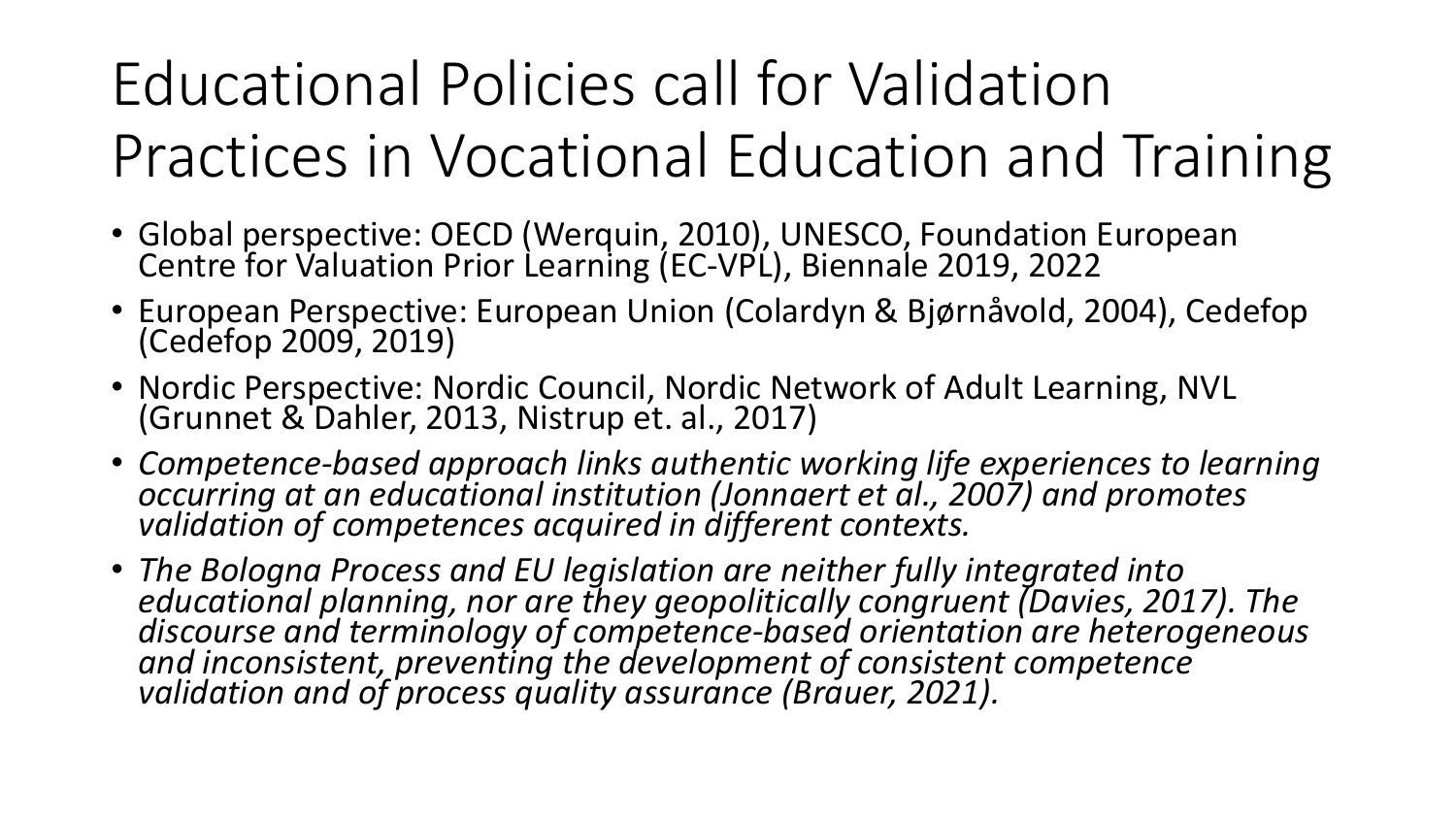# Curriculum and Forms of Knowledge in Educational Research

- *The curriculum shapes the social meanings of knowledge in education (Apple 1993, Jones & Moore, 1993). Consequently, also the curriculum is shaped by the social world around education.*
- *The curriculum contains not only content knowledge, but elements of international educational policies, and standards (Wahlström & Sundberg, 2018).*
- *Learning research advocates that learning is a gradual process whereby understanding is built upon already existing knowledge (Niiranen, 2021).*
- *Development of a variety of cognitive skills and higher-order thinking skills is argued to be connected to their application in a practical context (Strimel 2019; Williams 2009, p. 248).*
- *Based on these policy texts and research contributions, our preassumption was that validation would be more visible in the curricular texts*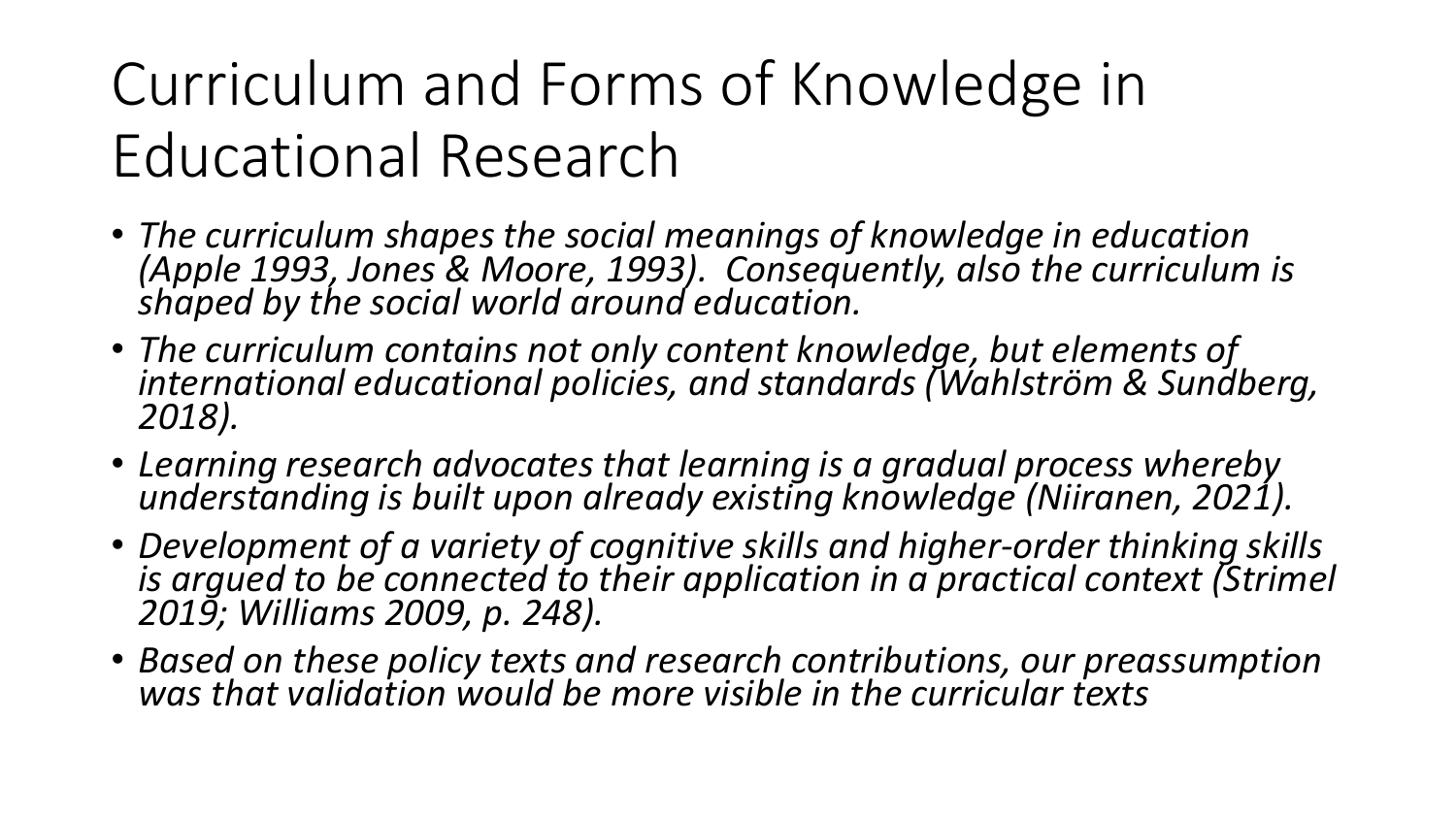## Validation in VE teacher curricula: the social environment present in our study

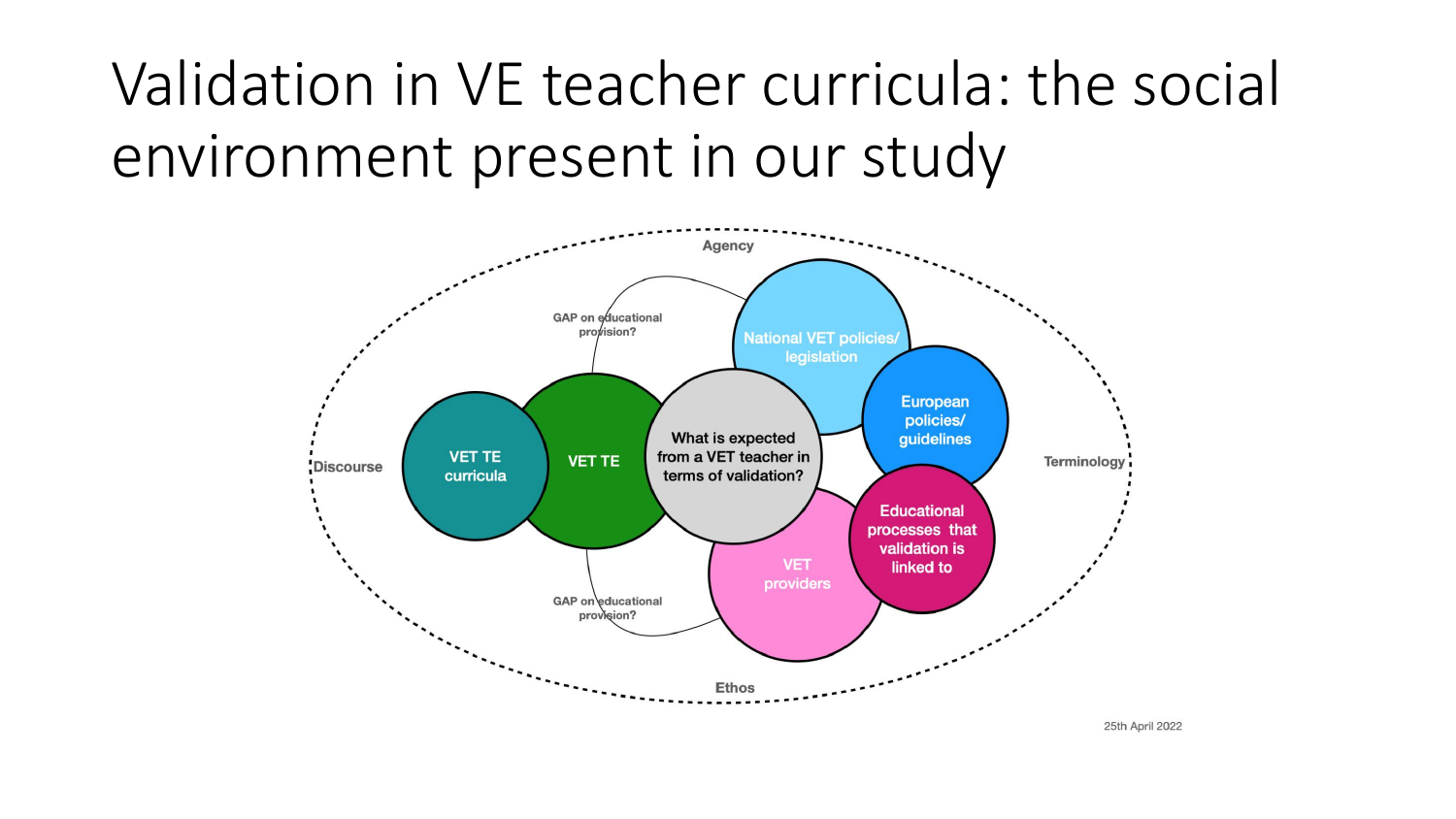How are these educational policies reflected in Vocational Education Teacher training?

- *Research Question:*
	- *How are future vocational education teachers prepared to understand the policies and practices in validation?*
- *Theoretical Framework:*
	- *We approach the data, curricular texts in VE teacher training in selected HEIs in Denmark, Sweden and Finland, from a qualitative, socio-constructive approach.*
	- *We examine positioning and framing of validation in the educational process and study the related articulation in the study modules or courses.*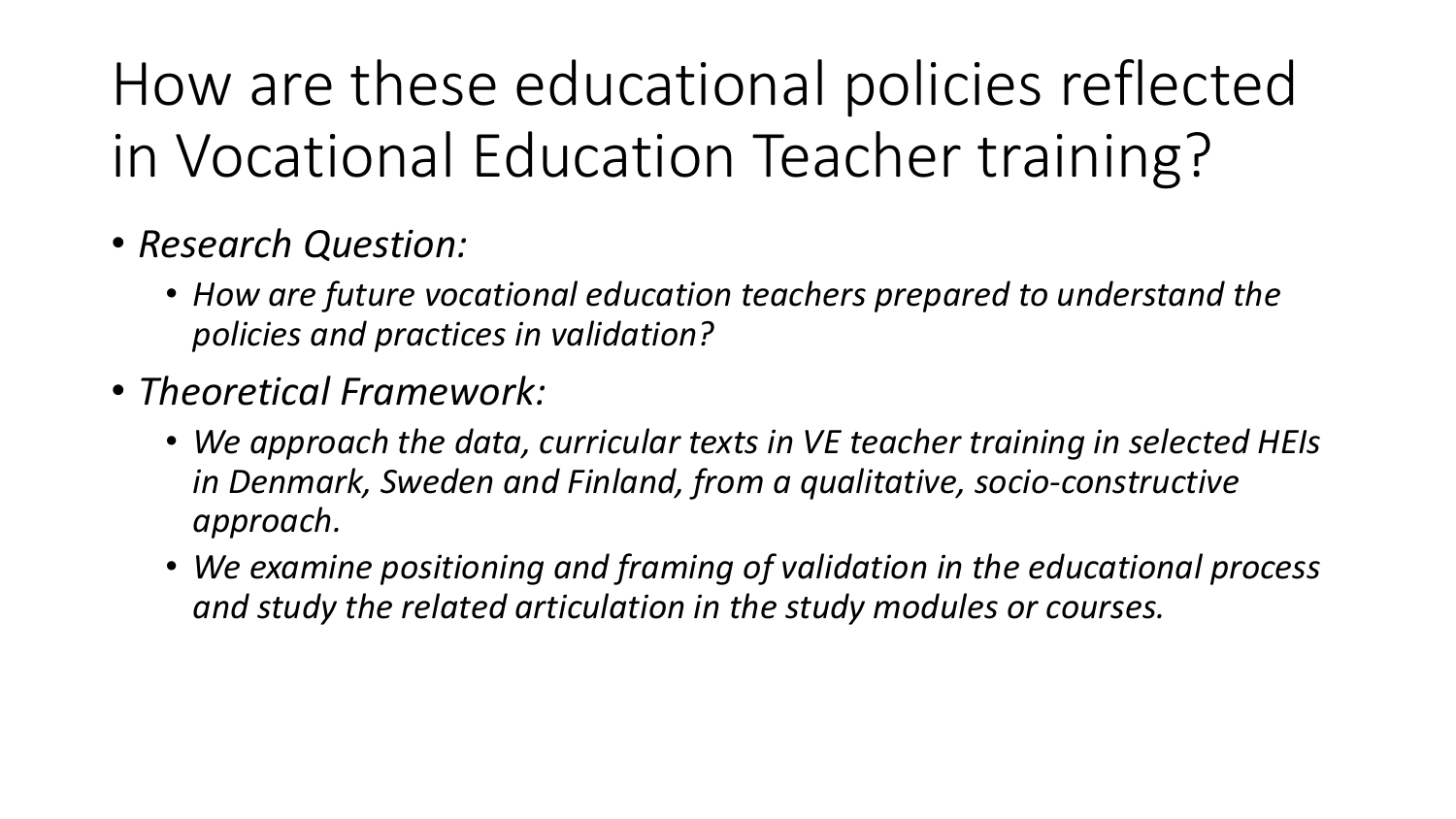## Preliminary Findings: Expectations for Future VE teachers

- *Discourses of working life orientation and validation are reflected in legislation governing*<br>VET in the Nordic Countries. In Finland, this is imperative, in Sweden the legislative *guidance leaves room for institutional decision making. In Denmark validation is obligatory for students over 25 years old. (These form expectations to future teachers from the perspective of work context)*
- *Curriculum as an entity differs between the institutions: In Denmark and Sweden the national curriculum is translated into local providers' setting. In Finland, each institution has an institutional curriculum, which reflects mutually agreed guidelines between the institutions. (This background has diverse effects to future teacher's preparation to work context)*
- *Curricula, or curricular texts vary also as textual forms, from a single document to module descriptions available on internet resources (databases), along with additional guidelines and instructions. (This will effect the cohesion or possibility to make coherent understanding of what is validation about and what for)*
- Divergent use of concepts internationally and nationally. (Difficulty to make comparisons<br>and benchmarkings without properly understanding contexts)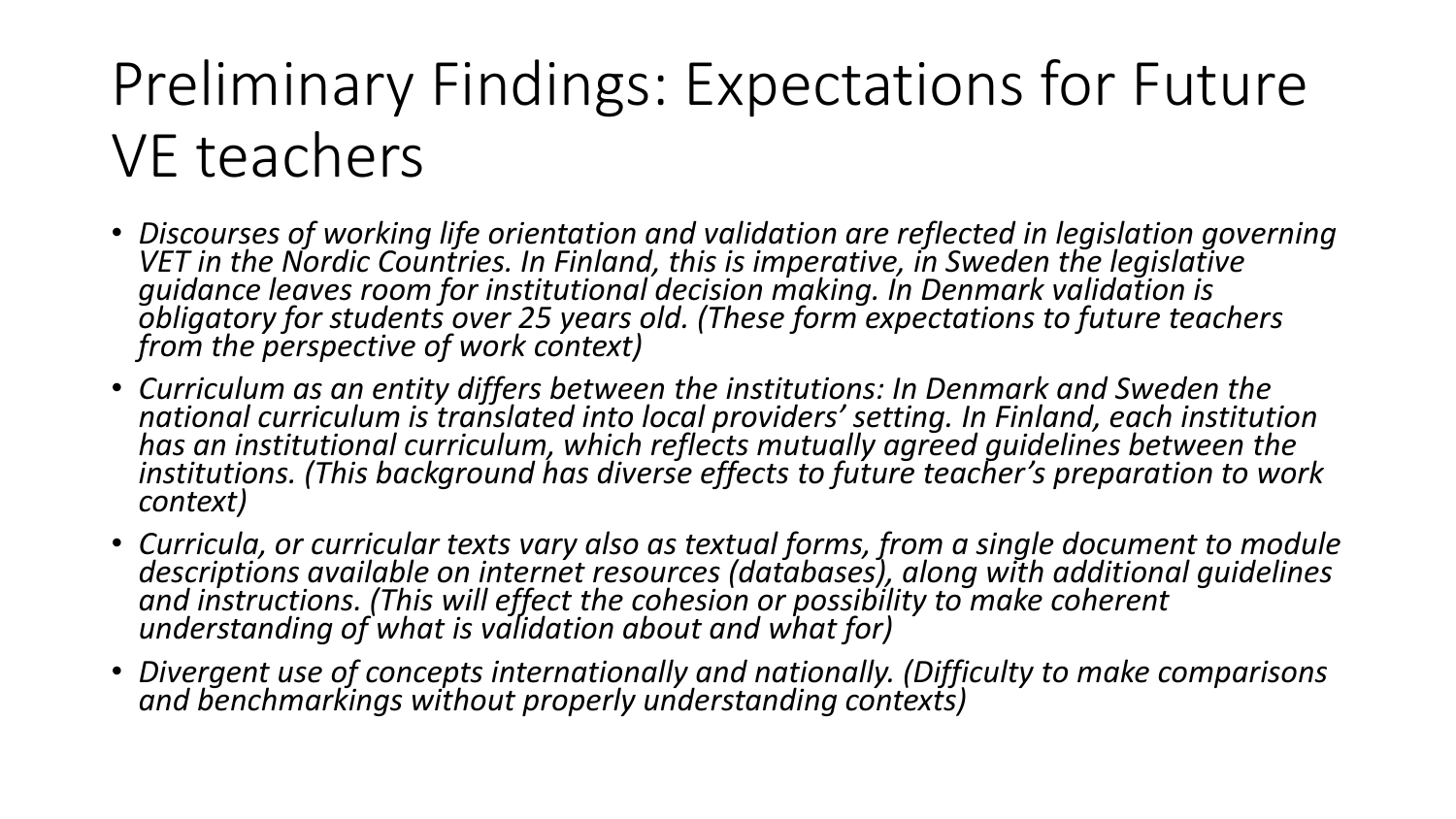### References

- Apple, M.W. (1993). The politics of official knowledge: Does a national curriculum make sense? Teachers College Record 95(2), 222-224.
- Brauer, S. (2021), "Towards competence-oriented higher education: a systematic literature review of the different perspectives on successful exit profiles", Education + Training, Vol. 63 No. 9, pp. 1376-1390. https://doi.org/10.1108/ET-07-2020-0216
- Cedefop (European Centre for the Development of Vocational Training) (2009). European guidelines for validating non-formal and informal learning.<br>Luxembourg: Office for Official Publications of the European Communities.
- Cedefop, European Commission, ICF. (2019). European inventory on validation of non-formal and informal learning 2018 update: Synthesis report.<br>http://libserver.cedefop.europa.eu/vetelib/2019/european inventory validation
- Colardyn, D. & Bjørnåvold, J. (2004). Validation of Formal, Non-Formal and Informal Learning: Policy and Practices in EU Member States. European<br>Journal of Education, 39(1), 69–89. https://doi.org/10.1111/j.0141-8211.2004.
- Council of the European Union (2012). Council Recommendation of 20 December 2012 on the validation of non-formal and informal learning.<br>Resolutions, recommendations and opinions 2012/C 398/01. Official Journal of the Eur
- Davies, H. (2017):Competency-based Curridula in the Context of Bologna and EU Higher Education Policy. Pharmacy 2017, 5, 17.
- Grunnet, H. & Dahler A. M. (2013). Quality model for Validation in the Nordic Countries: a development project 2012-13. National Knowledge Centre for Validation of Prior Learning.
- Jones, L. & Moore, R. (1993). Education, competence and the control of expertise. British Journal of Sociology of Education (14)4, 385-397.
- Jonnaert, P., Masciotra, D., Barrette, J., Morel, D., & Mane, Y. (2007). From competence in the curriculum to competence in action. Prospects, 37(2), 187–203. https://doi.org/10.1007/s11125-007-9027-9